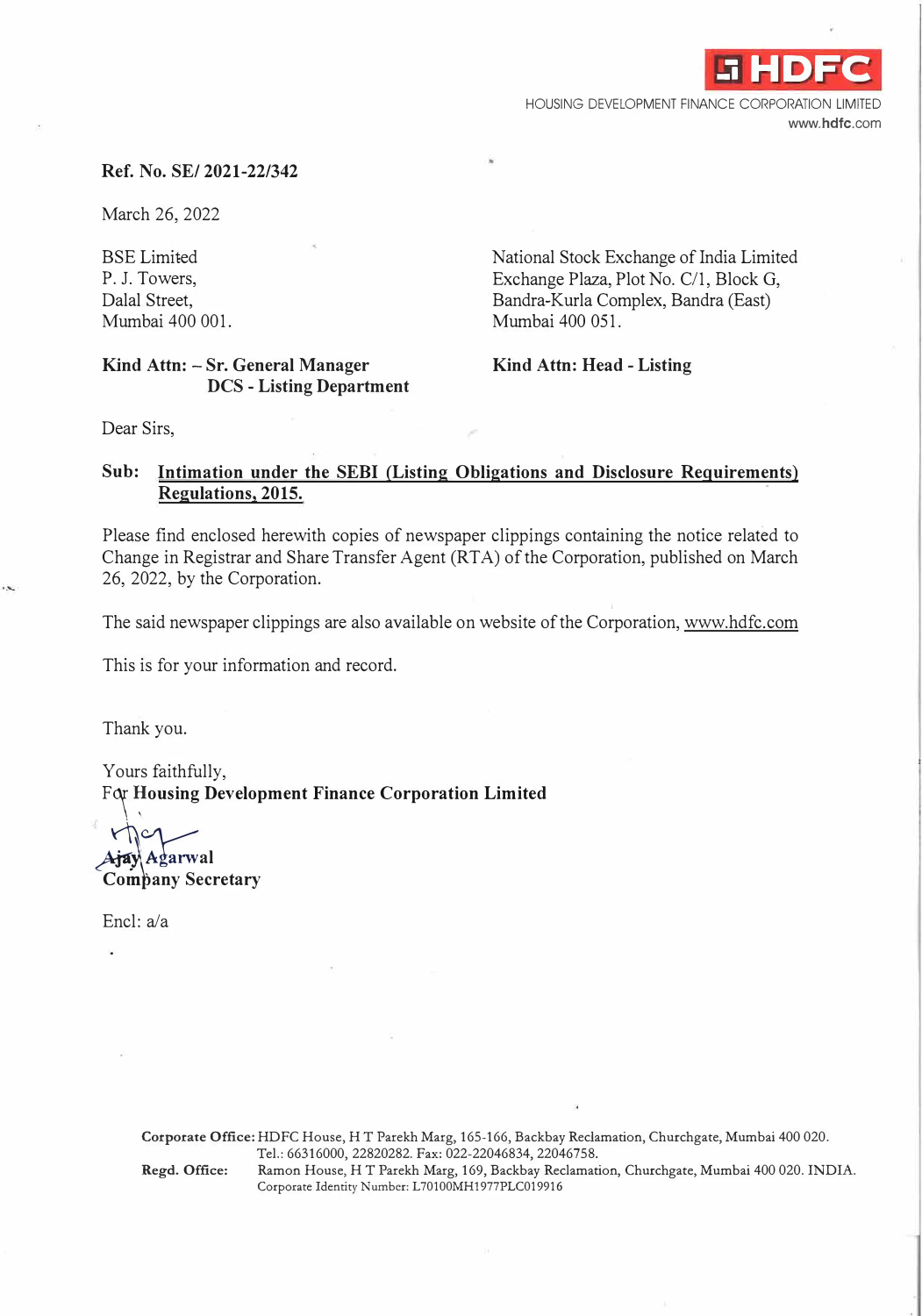# THE FREE PRESS JOURNAL

#### SATURDAY | MARCH 26, 2022



#### **HOUSING DEVELOPMENT FINANCE CORPORATION LIMITED (CIN: L70100MH19TTPLC019916)**

Registered Office: Ramon House, H. T. Parekh Marg, 169, Backbay Reclamation, Churchgate, Mumbai 400 020.<br>Fel. No.: 022 6176 6000 Website: *www.hdfc.com* **E-mail:** *investorcare@hdfc.com* Corporate Office: **HDFC House, H.** T. **Parekh** Marg, **165-166,** Backbay Reclamation, **Churchgate,** M�mbai 400 020. **Tel. No.: 022 6631 6000** 

#### **NOTICE**

#### **CHANGE IN REGISTRAR AND SHARE TRANSFER AGENT (RTA)**

The Members of Housing Development Finance Corporation Limited (the Corporation) are hereby informed that the Corporation has appointed Link lntime India Private Limited (Link lntime), a SEBI Registered . Category- I Registrar and Share Transfer Agent, having Registration no. **INR000004058** as its Registrar and Share Transfer Agent with effect from April 1, 2022 and consequently the existing in-house share transfer facility shall be withdrawn from the said date.

Security holders, Beneficial owners, Depository Participants and all other concerned are requested to send/deliver all documents/correspondence/queries relating to the Corporation's securities at the below mentioned address:

**Registrar and Share Transfer Agent** 

*J•* 

Link lntime India Private Limited Unit: Housing Development Finance Corporation Limited C-101, 247 Park, L.B.S. Marg Vikhroli (West), Mumbai-400083. Tel no: +91-022-49186151 Fax no: +91-022-49186060 E-mail'id: *mt.he/pdesk@linkintime.co.in*  Website: *https:l/www.linkintime.co.in* 

All requests of security holders which remain pending with the Corporation as on March 31, 2022 shall also be serviced by Link Intime. In case of any difficulty in communicating with Link Intime, the shareholders may write to the Corporation\_ at *investorcare@hdfc.com* 

The Members may please note that the Corporation would be surrendering its registration as Category-II Share Transfer Agent having permanent registration number INR000083159 to the Securities and Exchange Board of India.

> For **Housing Development Finance Corporation Limited**  Sd/·

ż.

Place : Mumbai<br>Date : March 2 : March 25, 2022

**Ajay Agarwal Company Secretary FCS: 9023**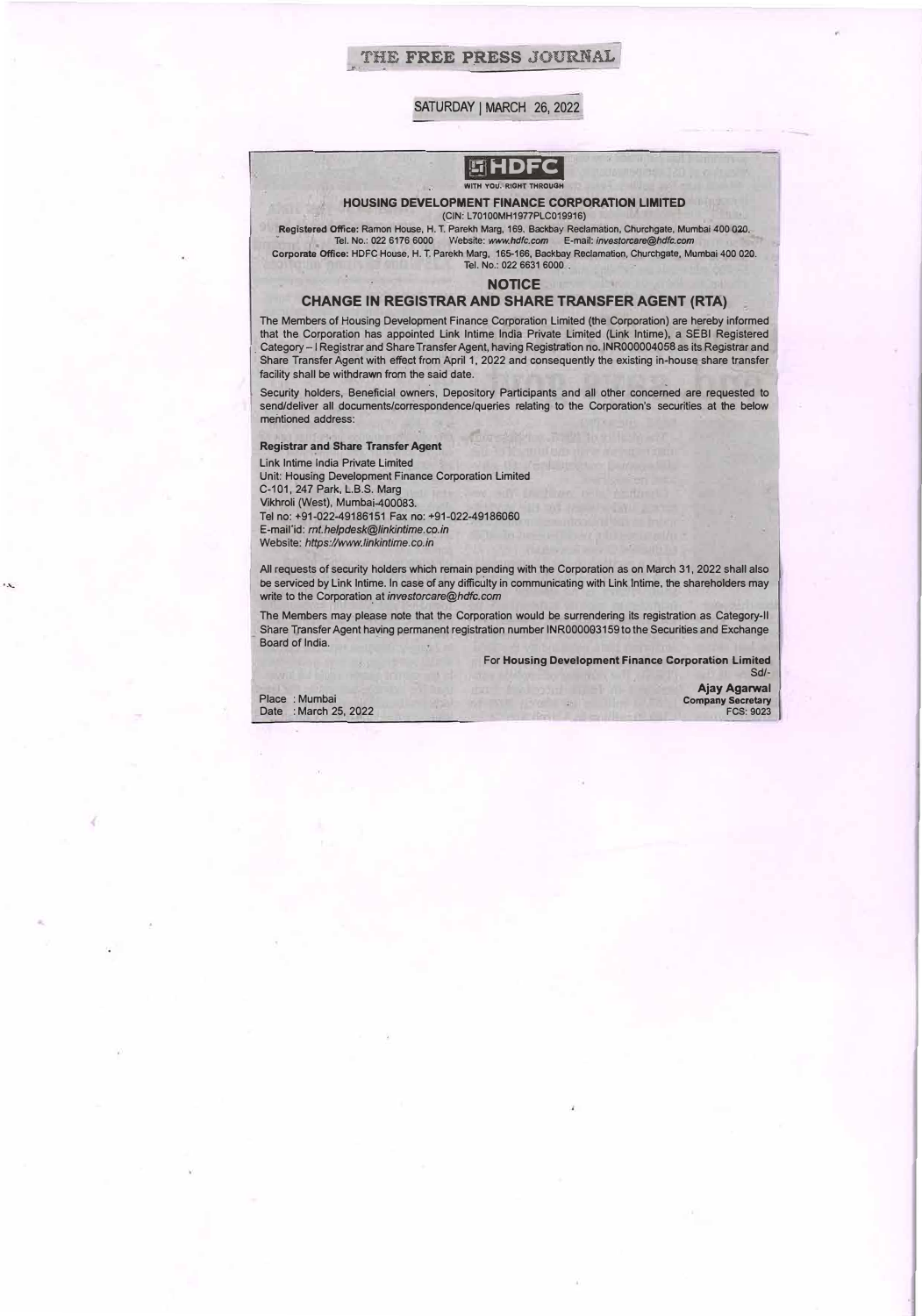# **Business**

## 26 MARCH 2022



#### **HOUSING DEVELOPMENT FINANCE CORPORATION LIMITED**  (CIN: L70100MH1977PLC019916)

Registered Offlce: Ramon House, H. T. Parekh Marg, 169, Backbay Reclamation, Churchgate, Mumbai 400 020.<br>Tel. No.: 022 6176 6000 Website: www.*hdfc.com* E-mail: *investorcare@hdfc.com* Corporalle Ofllce: HDFC House, H. T. Patekh Marg, 165-166, Backbay Reclamation, Churchgate, Mumbai 400 020. . Tel. No.: 022 6631 6000

**NOTICE** 

#### **CHANGE IN REGISTRAR AND SHARE TRANSFER AGENT (RTA)**

The Members of Housing Development Finance Corporation Limited **(the Corporation)** are hereby informed category-I Registrar and Share Transfer Agent, having Registration **no.** INR000004058 **as its** Registrar and that the Corporation has appointed Link lntime India Private Limited (Link lntime), a SEBI Registered Share Transfer Agent with effect from April 1, 2022 and consequently the existing in-house share transfer facility shall be withdrawn from the said date.

Security holders, Beneficial owners, Depository Participants and all other concerned are requested to send/deliver all documents/correspondence/queries relating to the Corporation's securities at the below mentioned address:

#### **Registrar** and **Share Transfer Agent**

Link lntime India Private Limited Unit: Housing Development Finance Corporation Limited C-101, 247 Park, L.B.S. Marg Vikhroli (West), Mumbai-400083. Tel no: +91-022-49186151 Fax no: +91-022-49186060 E-mail **id:** *mt.helpdesl<@Jinldntime.co.in*  Website: https://www.linkintime.co.in

All requests of security holders which remain pending with the Corporation as on March 31, 2022 shall also be **serviced** by Link lntime. In case of any difficulty in communicating with Link lntime, the shareholders may write to the Corporation at *investorcare@hdfc.com* 

The Members may please **note** that the Corporation would be surrendering **its** registration as Category-II Share Transfer Agent having permanent registration number INR000003159 to **the** Securities **and** Exchange Board of India.

> **For Housing Development Finance Corporation Limited** Sd/

slamps?

Place : Mumbai Date : March 25, 2022

' **.....** 

*(* 

**Ajay Agarwal**  Company Secretary<br>FCS: 9023